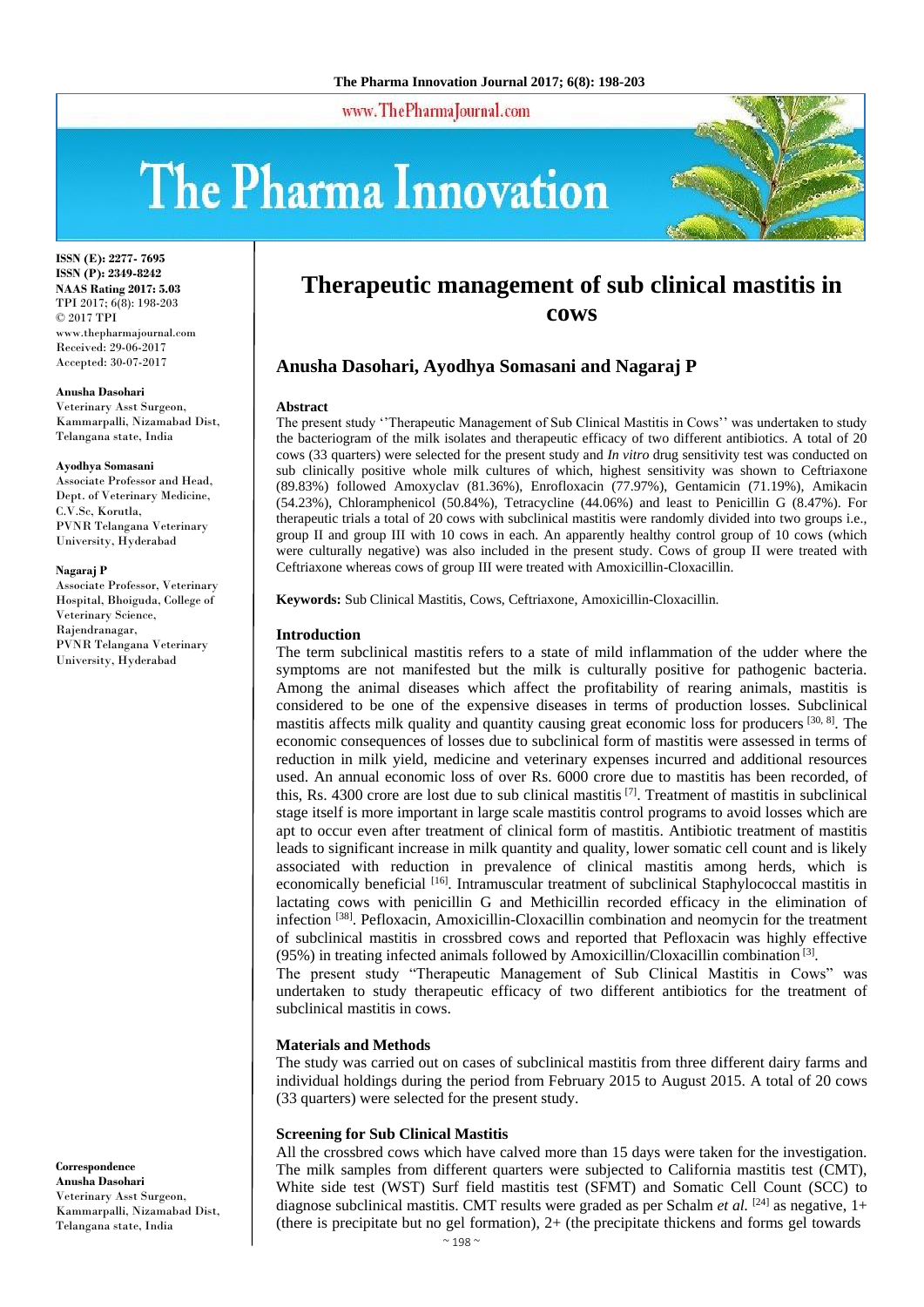the centre of the paddle) and 3+ (distinct gel that adheres to the bottom of the paddle). In WST Milk thickened and flakes appeared when the sample was positive for mastitis. Based on the degree of thickening and appearance of flakes, the results were graded as negative, 1+ (background is less opaque, with larger particles of coagulated materials thickly scattered and slight degree of clumping), 2+ (background is more watery with large clumps of coagulated materials. If the stirring is been rapid, fine threads or strings may be present) and 3+ (background is very watery and whey-like, with large masses of coagulated material forming into strings and shreds). In Surf Field Mastitis Test (SFMT) the reaction developed almost immediately with milk containing a high concentration of somatic cells. The peak of reaction was obtained within 30 seconds and immediately scored as negative, 1+, 2+ and 3+ basing on the formation of floccules or gel of varying degrees [15]. Total Somatic Cell Count (SCC) was estimated using *Ekomilk scan* somatic cells analyzer supplied by M/s Eon Traders, as per the manufacturer's instructions. The values obtained were expressed as  $\times$  10<sup>5</sup> cells/ml of milk. The milk samples containing SCC range of 0-2 lakh cells/ml were considered negative, 2-4 lakh cells/ml as healthy or sub clinically infected and more than 4 lakh cells/ml as positive for clinical or subclinical mastitis.

Based on the above test results the animals were randomly divided into two groups, *viz.,* group II and III with ten cows in each. 10 cows with 18 infected quarters were included in group II. Though all the 18 quarters were treated, only 15 were included in the therapeutic trial to maintain proportionate number of quarters in the groups. In group III, 10 cows with 15 infected quarters were included. The apparently healthy cows were taken as group I (10 cows, 15 quarters). The animal was considered as free from the disease when milk samples showed a negative reaction for CMT, WST, SFMT and SCC along with culturally negative results. *In vitro* **Drug Sensitivity:** The antibiotic sensitivity of the whole milk sample cultures was done *in vitro* by disc diffusion method on brain heart infusion (BHI) agar plates.

The following discs were used for antimicrobial sensitivity testing.

| S. No. | <b>Antimicrobial agent</b> | <b>Symbol</b> | Concentration    |
|--------|----------------------------|---------------|------------------|
| ı.     | Amoxyclav                  | AMC           | $30 \text{ mcg}$ |
| 2.     | Amikacin                   | AK            | $30 \text{ mcg}$ |
| 3.     | Ceftriaxone                | <b>CTR</b>    | $30 \text{ mcg}$ |
| 4.     | Chloramphenicol            | $\mathsf{C}$  | $10 \text{ mcg}$ |
| 5.     | Enrofloxacin               | EN            | 10 mcg           |
| 6.     | Gentamicin                 |               | 10 mcg           |
| 7.     | Penicillin $-G$            | P             | 10 units         |
| 8.     | Tetracycline               |               | $30 \text{ m}$   |

Two antibiotics *viz.,* Ceftriaxone and Amoxicillin-Cloxacillin were chosen for the present therapeutic trial Both the groups were given a common supportive therapy with post milking teat dip Mastidip liquid in 1:1 dilution twice daily immediately after milking.

# **Results**

All the cows were treated for a period of 5 days and monitored daily by CMT, WST, SFMT and SCC and number of days taken for complete recovery. Treated cows showing negative reaction for CMT, WST and SFMT and yielding culturally negative results were considered as completely cured.

*In vitro* drug sensitivity was tested on whole milk cultures rather than on individual organisms and the results are presented in the table 1, fig. 1. The mean milk pH values in cows with subclinical mastitis under group II (6.917+0.052) and group III  $(6.94+0.075)$  before treatment were found significantly (P<0.01) elevated when compared to that of the apparently healthy control group (6.588+0.024). The post treatment milk pH values of group II and group III reduced significantly  $(P<0.01)$  to  $6.596 \pm 0.027$  and  $6.606 \pm 0.023$ , respectively, compared to the mean pre-treatment milk pH values (table 2, 3). The reduced post treatment milk pH values of group II and III were comparable to apparently healthy cow

**Table 1:** *In vitro* drug sensitivity of bacteria from whole milk cultures affected with subclinical mastitis in cows (n=59)

|              |            | Name of the antibiotic | Concentratio | Number of milk<br>samples tested | Number of sensitive bacteria |                           |              |                                     | <b>Resistant</b><br>bacteria |               |
|--------------|------------|------------------------|--------------|----------------------------------|------------------------------|---------------------------|--------------|-------------------------------------|------------------------------|---------------|
| S. No        | Symbol     | sensitivity disc       | $n$ (mcg)    |                                  | More<br><b>Sensitive</b>     | Intermediate<br>sensitive | <b>Total</b> | $\frac{0}{0}$<br><b>Sensitivity</b> | <b>Number</b>                | $\frac{0}{0}$ |
|              | <b>CTR</b> | Ceftriaxone            | 30           | 59                               | 49                           |                           | 53           | 89.83                               | 6                            | 10.17         |
| 2.           | AMC        | Amoxyclav              | 30           | 59                               | 41                           |                           | 48           | 81.36                               | 11                           | 18.64         |
| 3.           | EN         | Enrofloxacin           | 10           | 59                               | 40                           |                           | 46           | 77.97                               | 13                           | 22.03         |
| 4.           | <b>GEN</b> | Gentamicin             | 10           | 59                               | 35                           |                           | 42           | 71.19                               | 17                           | 28.81         |
| 5.           | АK         | Amikacin               | 30           | 59                               | 24                           |                           | 32           | 54.23                               | 27                           | 45.77         |
| 6.           | C          | Chloramphenicol        | 10           | 59                               | 20                           | 10                        | 30           | 50.84                               | 29                           | 49.16         |
| $\mathbf{r}$ | TE         | Tetracycline           | 30           | 59                               | 19                           |                           | 26           | 44.06                               | 33                           | 55.94         |
| 8.           | D          | Penicillin- G          | 10 units     | 59                               |                              |                           |              | 8.47                                | 54                           | 91.53         |



The mean pre-treatment milk SCC of cows under group II and group III were  $7.47 \pm 0.843$  ( $\times 10^5$  cells/ml) and  $8.29 \pm 0.911$  $(x10^5 \text{ cells/ml})$ , respectively, which showed highly significant difference  $(P<0.01)$  when compared to that of the apparently healthy control group  $(2.207 \pm 0.156 \times 10^5 \text{ cells/ml})$ . The post treatment values of SCC of group II and group III reduced significantly  $(P<0.01)$  to 2.471+0.18  $(\times 10^5 \text{ cells/ml})$  and 2.436 $\pm$ 0.251 ( $\times$ 10<sup>5</sup> cells/ml), respectively, compared to the mean pre-treatment values (table 2, 3).

**Fig. 1:** Antibiogram of whole milk culture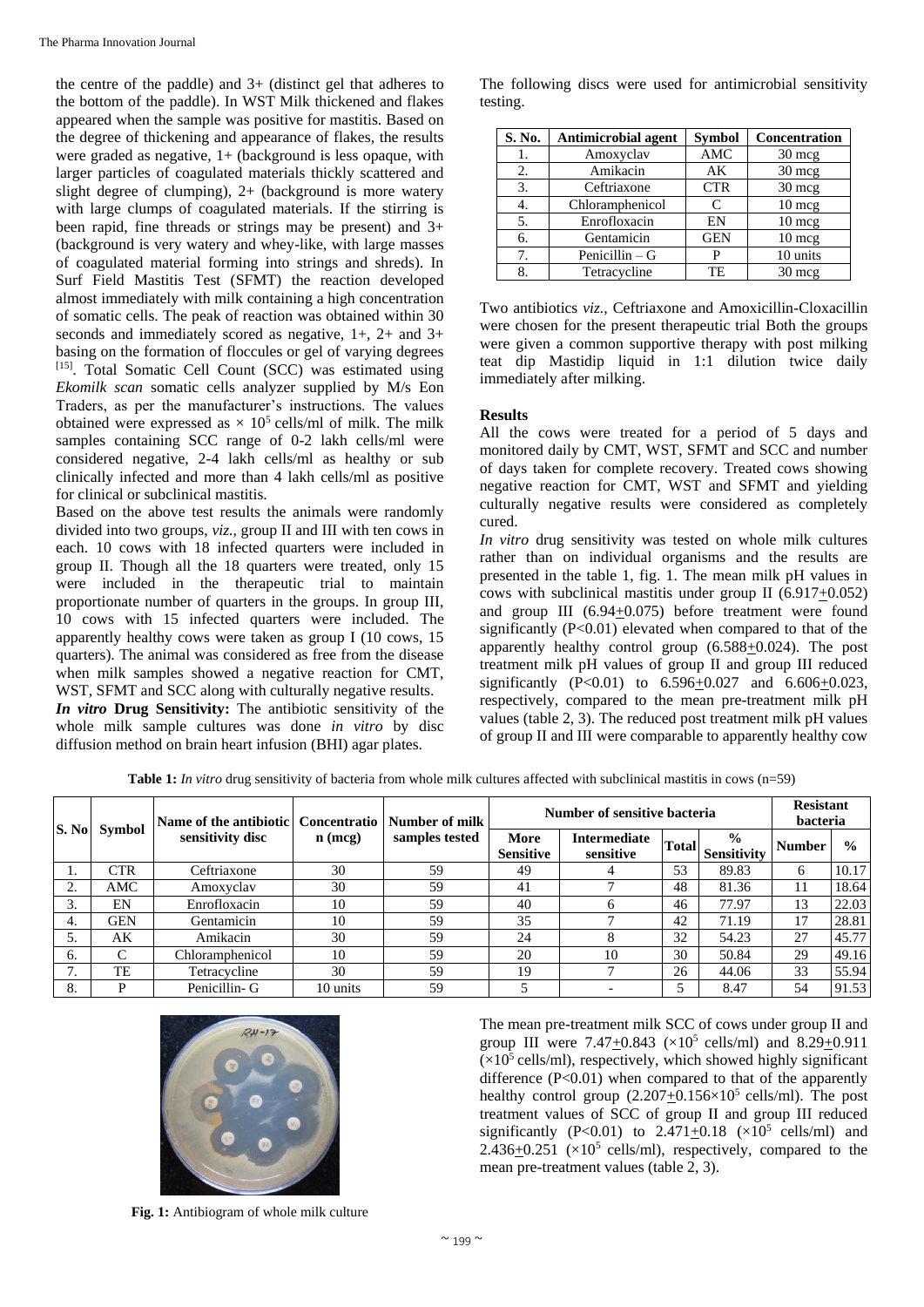**Table 2:** Mean pH and SCC ( $\times$ 10<sup>5</sup> cells/ml) of group II before and after treatment (n=15)

| <b>Parameter</b>            | Apparently healthy control (Group I) | <b>Before treatment   After treatment</b> |                  |
|-----------------------------|--------------------------------------|-------------------------------------------|------------------|
| pΗ                          | $6.588 + 0.024$                      | $6.917 + 0.052*$                          | $6.596 + 0.027*$ |
| $SCC \times 10^5$ cells/ml) | $2.207 + 0.156$                      | $7.47 + 0.843*$                           | $2.471 + 0.18*$  |

\* Significant T (P< 0.01)

| Parameter                      | Apparently healthy control (Group I) | <b>Before treatment</b> | After treatment  |  |  |  |  |
|--------------------------------|--------------------------------------|-------------------------|------------------|--|--|--|--|
| pΗ                             | $6.588 + 0.024$                      | $6.94 + 0.075*$         | $6.606 + 0.023*$ |  |  |  |  |
| $SCC \times 10^5$ cells/ml)    | $2.207 + 0.156$                      | $8.29 + 0.911*$         | $2.436 + 0.251*$ |  |  |  |  |
| $\div$ Significant T (P< 0.01) |                                      |                         |                  |  |  |  |  |

The efficacy of Ceftriaxone and Amoxicillin-Cloxacillin for the treatment of subclinical mastitis and the observations of pre and post treatment from the affected cows. Out of 15 sub clinically affected quarters (Group II) from 10 cows subjected to Ceftriaxone treatment @ 5mg/kg body weight IM for 5

days, 4 cows with 4 quarters recovered on  $2<sup>nd</sup>$  day, followed by 3 cows with 6 quarters on  $3<sup>rd</sup>$  day and 3 cows with 5 quarters on 4<sup>th</sup>day of therapy giving an overall cure rate of 100% animal wise and quarter wise, respectively (table 4).

**Table 4:** Therapeutic efficacy of Ceftriaxone in cows of group II

| No. of animals $(n=10)$ |       |        |                 | No. of quarters $(n=15)$ |        |                                         |  |
|-------------------------|-------|--------|-----------------|--------------------------|--------|-----------------------------------------|--|
| Treated                 | Cured | % cure | Treated   Cured |                          | % cure | No. of days taken for complete recovery |  |
| 10                      |       | 100%   |                 |                          | 100%   | $' - 4$                                 |  |

15 quarters of 10 cows affected with subclinical mastitis of group III were treated with Amoxicillin-Cloxacillin @ 10mg/kg body weight IM for 5 days and the therapeutic efficacy was studied. Results showed 60% and 66.67% animal wise and quarter wise cure rate, respectively (table 5). At the end of 3rd day of therapy, 2 cows with 2 quarters recovered, followed by 2 cows with 4 quarters on  $4<sup>th</sup>$  day and 2 cows with 4 quarters on  $5<sup>th</sup>$  day of therapy, respectively. However, 4 cows with 5 quarters did not recover at the end of  $5<sup>th</sup>$  day of therapy, and hence treatment was continued for 2 more days.

**Table 5:** Therapeutic efficacy of Amoxicillin-Cloxacillin in cows of group III

| No. of animals $(n-10)$ |       |                      |                          | No. of quarters $(n=15)$ |        | No. of days taken for complete recovery |
|-------------------------|-------|----------------------|--------------------------|--------------------------|--------|-----------------------------------------|
| <b>Treated</b>          | Cured | $%$ cure $\parallel$ | Treated   Cured   % cure |                          |        |                                         |
| 10                      |       | 60%                  |                          | 10                       | 66.67% | ۰ –                                     |

Both the groups were given a common supportive therapy with post milking teat dip Mastidip liquid in 1:1 dilution twice daily immediately after milking and the combined therapeutic efficacy was studied 15 days post treatment. The results indicate that therapy with Ceftriaxone has a rapid cure rate compared to the therapy with Amoxicillin-Cloxacillin, though both the drugs were effective in treating subclinical mastitis and employing Mastidip post milking reduced the occurrence of new intramammary infections.

The normal milk yield of cows of groups II and III, prior to diagnosis, on the first day of treatment and on the  $15<sup>th</sup>$  day after therapy were taken for calculating the difference in milk yield and to study the therapeutic efficacy (table 6). The normal daily milk yield of cows of group II had a range from 6.32 lts to 13.61 lts with a mean value of 8.99+0.70 lts, which

decreased to 7.76+0.54 lts, on the first day of treatment showing a percentage decrease of 13.68%. The mean milk yield on  $15<sup>th</sup>$  day after therapy was  $8.88 \pm 0.26$  lts, showing a significant increase  $(P<0.05)$  in between pre and post therapy milk yield levels with a percentage increase of 14.43%. It is also evident that the cows of group III had a normal daily milk yield range of 6.67 lts. – 15.11lts, with a mean value of 11.12+0.95 lts, and on the day of treatment it was 9.76+0.48 lts. Table 6 show a percentage decrease in milk yield as 12.23% prior to diagnosis and after diagnosis. The mean value of milk yield was 10.81+0.66 lts, after therapy with Amoxicillin-Cloxacillin which increased significantly (P<0.05) compared to the pre-treatment milk yield values with a percentage increase of 10.76%.

Table 6: Variation in milk yield of affected cows before and after therapy (n=10)

| S. No. | <b>Groups</b><br>of cows | Mean $\pm$ SE milk yield (15 days<br>prior to diagnosis) | Mean $\pm$ SE milk yield of<br>affected cows (on the $1st$<br>day of treatment) | in milk vield <sup>a</sup> | % decrease  Mean±SE milk yield of treated   % increase in<br>cows (15 days after therapy) | milk vield * |
|--------|--------------------------|----------------------------------------------------------|---------------------------------------------------------------------------------|----------------------------|-------------------------------------------------------------------------------------------|--------------|
|        | Group II<br>$(n = 10)$   | $8.99 + 0.70$                                            | $7.76 + 0.54$                                                                   | 13.68                      | $8.88 + 0.26$ **                                                                          | 14.43        |
|        | Group<br>Ш<br>$(n = 10)$ | $11.12 + 0.95$                                           | $9.76 + 0.48$                                                                   | 12.23                      | $10.81 + 0.66$ <sup>**</sup>                                                              | 10.76        |

\*\* Significant at (P<0.05)

\* As compared to 15 days post treatment and 1st day of treatment

<sup>a</sup> As compared to 15 days prior to diagnosis and 1<sup>st</sup> day of treatment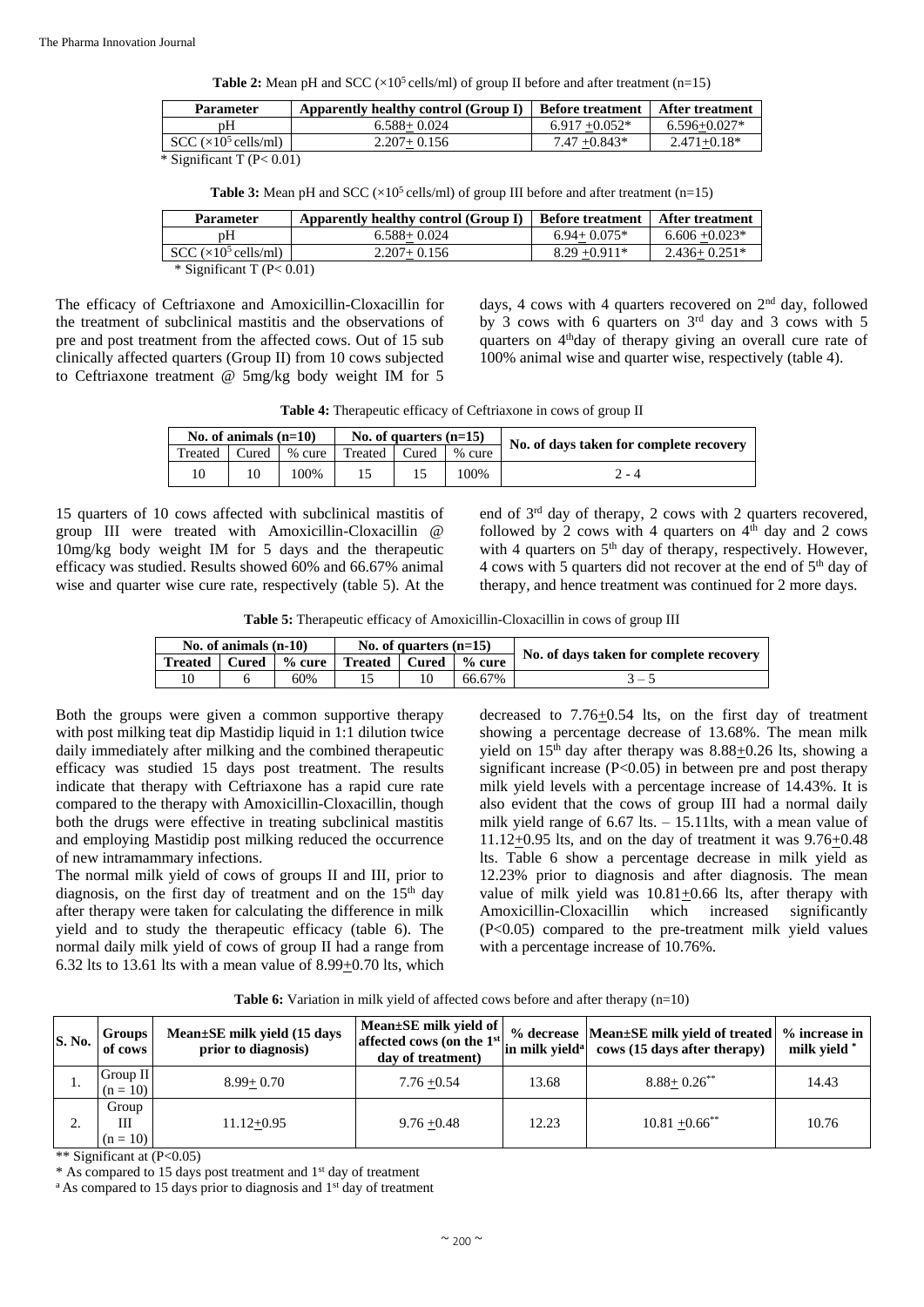### **Discussion**

The emergence of drug resistance is due to indiscriminate use of antibiotics, inadequate therapy or certain other epidemiological factors. The susceptibility of the bacterial pathogens to different antimicrobials varies. Due to this fact the rational treatment of the animal with subclinical mastitis based on *in vitro* susceptibility of isolated organisms from individual cases has assumed great importance  $[23]$ . It is considered necessary to perform sensitivity of grown microflora from whole milk samples because of the possibility of mixed infections occurring in most of the cases and that the antibiotic has to act against all the infective organisms present in the udder and not on a single organism [28]. In the current study, *in vitro* drug sensitivity was performed on 59 whole milk cultures out of which highest percentage of isolates (53) were sensitive to Ceftriaxone (89.83%), followed by Amoxicillin+Clavulanic acid (81.36%), Enrofloxacin (79.7%), gentamicin (71.19%), Amikacin (54.23%), Chloromphenicol (50.84%), Tetracycline (44.06%) and least number of isolates were sensitive to penicillin G (8.47%). Doriasamy *et al.* [6] reported that Ceftriaxone (92.66%), Enrofloxacin (89.83%) and Ciprofloxacin (82.3%) were most effective, Gentamicin (63.16%) and Chloromphenicol (55.93%) were moderately effective and tetracycline (32.20%) and ampicillin (30.50%) were least effective drugs. Sharma *et al.* <sup>[26]</sup> showed 100% sensitivity to Ceftriaxone, Cloxacillin and Cefoperazone and 90.9-100% towards enrofloxacin and gentamicin.

Constituent of milk responsible for pH are casein citrate, phosphate and dissolved carbon dioxide and bicarbonates which are balanced with permeability of udder cells to the blood capillaries. In mastitis increased permeability of the gland to blood components viz. bicarbonate ions results higher values of pH in the milk  $[21]$ . In the present study, the mean pH of normal healthy group of cows (group I) was 6.588+0.024. The findings of Batavani *et al.* <sup>[2]</sup> and Hassan <sup>[9]</sup> showed that the mean milk pH of normal healthy cows was  $6.59+0.02$  and  $6.62+0.02$ , respectively, which are in agreement with the current findings. In the present study, mean milk pH values in cows with subclinical mastitis under group II and group III were  $6.917+0.052$  and  $6.94+0.075$ , respectively. These findings are in agreement with Hassan [9] who reported pH of  $6.94 \pm 0.06$  in the milk from cows with subclinical mastitis. Almost similar results were reported by Anirban and Sandeep<sup>[1]</sup>, <sup>[11, 35, 4]</sup>. However, higher pH of 7.32 $\pm$ 0.06 with SCM was reported by Patil *et al.* [17]. Joshi *et al*. [*10]* suggested that the increase in chloride concentration might be responsible for increase in pH of milk in subclinical mastitis. Neutrophils, macrophages, lymphocytes, erythrocytes and the small percentage of epithelial cells are found in normal bovine milk and are termed as somatic cells which form second barrier to infection. Somatic cells are indicators of both resistance and susceptibility of cows to mastitis and can be used to monitor the level or occurrence of subclinical mastitis in herds or individual cows [18]. In the current study, the milk samples containing SCC range of 0-2 lakh cells/ml were considered negative, 2-4 lakh cells/ml as healthy or sub clinically infected and more than 4 lakh cells/ml as positive for clinical or subclinical mastitis [22]. In the present investigation, the average number of SCC in normal healthy group of cows (group I) was 2.207+0.156  $\times 10^5$  cells/ml. The total milk somatic cell count from normal uninfected lactating glands of cattle ranged from 1-3 x 10<sup>5</sup> cells/ml in the study conducted by Singh *et al.* <sup>[29]</sup>. A SCC of 2,00,000 cells per ml of milk in a sample of composite milk is commonly regarded as the threshold for the change of status from non-infectious to infectious level [25]. It can be inferred from the data that SCC ranged from 3.89 to 15  $\times$  10<sup>5</sup> in group II and 3.97 to  $18.06 \times 10^5$  in group III with mean values of 7.47 $\pm$ 0.843 ( $\times$ 10<sup>5</sup> cells/ml) and 8.29 $\pm$ 0.911 ( $\times$ 10<sup>5</sup> cells/ml), respectively. The present findings are in agreement with Maiti et al. <sup>[13]</sup> who reported the mean SCC of 8.75×10<sup>5</sup> cells/ml and  $1.13\times10^5$  cells/ml in milk of SCM affected cows and healthy cows, respectively. Similar results were presented by Matei *et al.* [14] who reported that the SCC of milk from sub clinically infected cows ranged between 5 lakhs/ml to 15 lakhs/ml, with the counts not being more than 2.7 lakhs/ml in healthy animals. SCC is a useful predictor of intramammary infection and, therefore, an important component of milk in assessment of aspects of quality, hygiene, and mastitis control. However, it is evident from the literature that physiological stress, seasonal effects, age, number and stage of lactation, husbandry system and feed practices influence somatic cell variations.

It is evident from the results that the intra muscular treatment of 10 cows having 15 sub clinically infected quarters in group II with Ceftriaxone cured 4 cows (4 quarters), 3 cows (6 quarters) and 3 cows (5 quarters) on  $2<sup>nd</sup>$  day,  $3<sup>rd</sup>$  and  $4<sup>th</sup>$  day of treatment, respectively, showing 100% cure rate both animal wise and quarter wise. These findings are in agreement with those of Kumar *et al* [12] who employed Ceftriaxone for a period of 5 days in the treatment of subclinical mastitis in cows and reported 100% cure rate animal and quarter wise, respectively. Singh [27] successfully treated clinical and subclinical cases of mastitis with Ceftriaxone @ 5-10 mg/kg intramuscularly. Ceftriaxone is a bactericidal drug, belonging to third generation cephalosporin, which act by inhibiting bacterial cell wall synthesis. It had excellent efficacy against *Streptococcus* spp., good against *Staphylococcus* spp. and remarkable activity against Enterobacteriaceae [19]. The therapy with Intamox in 15 sub clinically affected quarters of 10 cows of group III, showed 60% and 66.67% animal and quarter wise cure rate, respectively, over a period of 3-5 days. Almost similar findings were noticed in the clinical trials of Kumar *et al*. [12] who reported 60 per cent animal cure rate and 68.75 per cent quarter cure rate with Amoxicillin - Cloxacillin. Also, the present study findings are in agreement with Tiwari and Sisodia<sup>[31]</sup> who reported 50 per cent animal cure rate and 61.53 per cent quarter cure rate in a clinical trial. The lower efficacy of Amoxicillin - Cloxacillin noticed in the current study might be due to development of resistance from pathogenic bacteria towards commonly available antibiotics because of their widespread and indiscriminate use. However, Bhalerao et al. <sup>[3]</sup> employed Amoxicillin – Cloxacillin for treating subclinical mastitis in crossbred cows and reported that the drug had 87.5% therapeutic efficacy. Similarly, Tufani et al. <sup>[32]</sup> recorded 75% recovery rate with Amoxicillin-Cloxacillin (10mg/kg, IM, BID) within 4.75 days in the therapeutic management of bovine mastitis.

Both the groups were given a common supportive therapy with Mastidip liquid, a post milking herbal teat dip, employed at a dilution of 1:1 twice daily immediately after milking for a period of 15 days. This is a polyherbal dip comprising of Berberis lyceum, Curcuma longa and Eucalyptus globulus as chief ingredients which are well known to possess antimicrobial, anti-inflammatory and immune modulatory activities. These properties might be responsible for normalizing the SCC and pH of the milk, thus leading to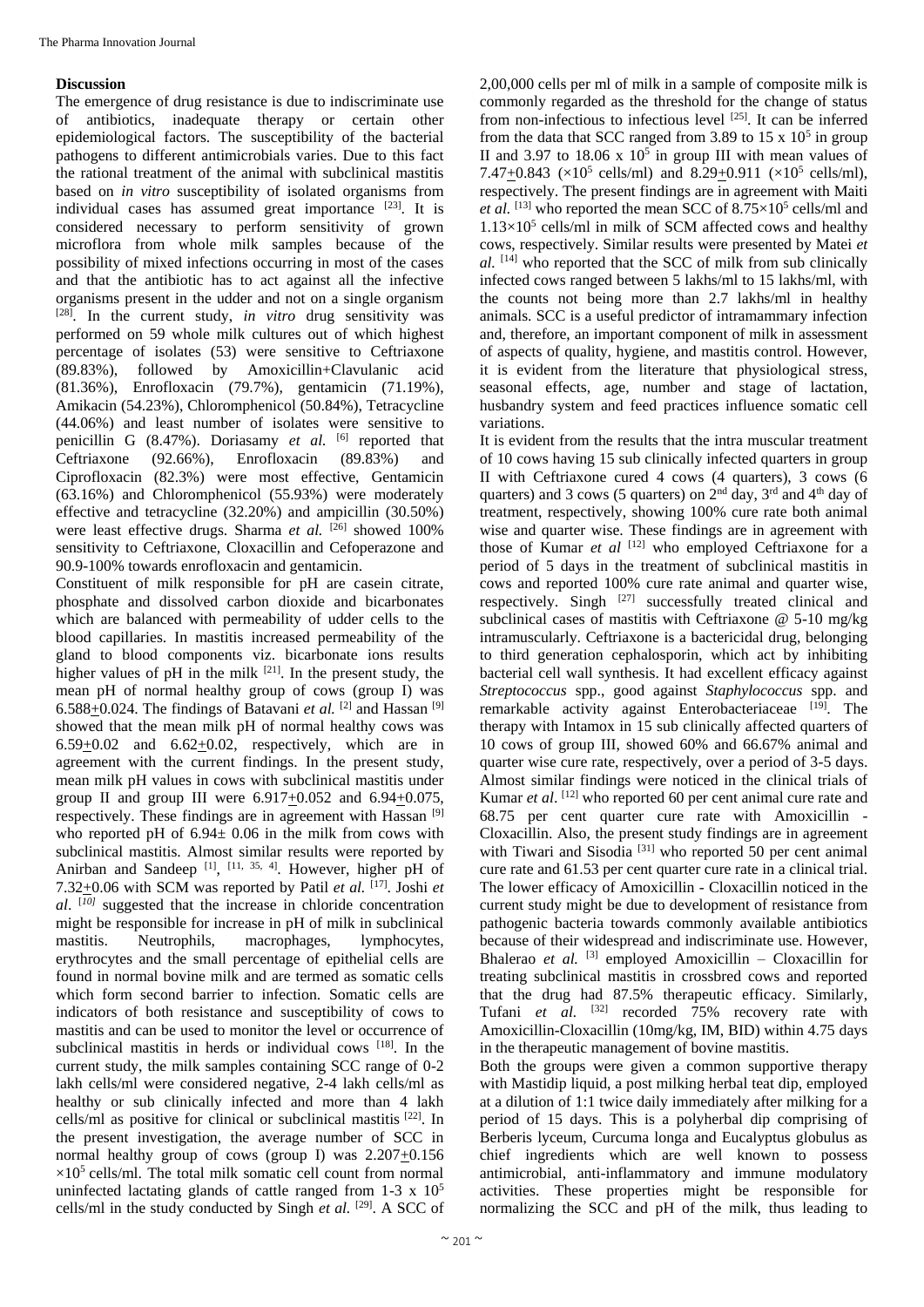increase milk yield in subclinical mastitic animals. Ramprabhu *et al*. [20] employed Mastidip for a period of 30 days and concluded that the teat dip was effective in reducing the incidence of subclinical mastitis. Results of Patil *et al.* [17] showed that the herbal teat dip at 1:2 dilution was effective in reducing the incidence as well as occurrence of new intramammary infections. The major economic losses due to subclinical mastitis have been attributed with the loss of milk yield. It is well recognised that the milk production is reduced in cows with subclinical mastitis and the loss may vary from 10 to 25 per cent depending on the severity and the type of organisms associated with SCM  $[5, 36]$ . In the present investigation milk yield of all the animals under study was recorded 15 days prior to therapy and 15 days post therapy. It is evident from the current study that the cows under group II and group III showed a decrease of 13.68% and 12.23% on the first day of treatment compared to 15 days prior to therapy. Verma  $^{[33]}$  and Zingeser *et al.*  $^{[37]}$  noted 6.8 and 6.68% reduction in milk yield in subclinical mastitis, respectively. An increase in milk yield of 14.43% and 10.76% was recorded in group II and group III, 15 days post therapy with Ceftriaxone and Intamox, respectively, compared to the production yield of pre-treatment fortnight. Vijaya [34] employed Enrofloxacin and Ampicillin-Cloxacillin in the therapeutic management of subclinical mastitis and recorded 6.6% and 4.95% increase in milk yield/animal, respectively, during a period of 15 days compared to the milk yield 15 days prior to therapy. The findings of the present study with respect to improvement in milk yield following therapy are in accordance with the above authors.

## **References**

- 1. Anirban G, Sandeep G. Evaluation of chemical and electrolyte components of milk in subclinical mastitis in Holstein x Haryana cattle. Explor. Anim. Med. Res. 2012; 1(2):137-140.
- 2. Batavani RA, Asri S, Naebzadeh H. The effect of subclinical mastitis on milk composition in dairy cows. Iranian Journal of Veterinary Research. 2007; 8(3):205- 211.
- 3. Bhalerao DP, Jagadish S, Keskar DV, Dangore AD, Sharma LK. Antibiogram and treatment of bovine subclinical mastitis. Indian Veterinary Journa.l 2000; 77(3):244-246.
- 4. Bhanderi BM. and Garg MR. A study on reducing the incidence of Sub-clinical and clinical mastitis in dairy cows by feeding a vitamins and minerals based strategic feed supplement. Indian J. Dairy Sci. 2012; 65(5):388- 392.
- 5. Donovan JO, Dodd FH, Neave FK. The effect of udder infections on the lactation yield of milk and milk solids. Journal of dairy Research. 1980; 27:115-120.
- 6. Doraisamy KA, Elango A, Rajarajan G, Kumaresan G. Bacteriology of subclinical mastitis and antibiogram of isolates recovered from crossbred cows. Indian Journal of Animal Research. 2010; 44(4):280-284.
- 7. Financial daily. Mastitis: expert calls for early detection. THE HINDU group of publication, Tuesday, Sep. 10, 2002.
- 8. Halasa T, Huijps K, Osteras O, Hogeveen H. Economic effects of bovine mastitis and mastitis management: A review. Q. 2007; 29:18-31.
- 9. Hassan HJ. Variations in milk composition of some farm animals resulted by sub-clinical mastitis in Al-Diwania

province*.* Bas. J. Vet. Res. 2013; 12(2):17-24.

- 10. Joshi HC, Kumar M, Saxena MJ. Chhabra MB. Herbal Gel for the Control of Subclinical Mastitis. Ind. J. Diary Sci. 1976; 49:631-634.
- 11. Kolte AY, Waghmare SP, Mode SG, Handa A. Efficacy of Indigenous Herbal Preparation on Altered Milk pH, Somatic Cell Count and Electrolyte Profile in Subclinical Mastitis in Cows. Veterinary World. 2008; 1(8):239-240.
- 12. Kumar S, Suresh RV, Ranjithkumar M. Comparative efficacy of ceftriaxone, enrofloxacin and amoxicillin – cloxacillin in sub clinical mastitis affected cows*.*  International Journal of Current Research. 2015; 7(3):13437-13442.
- 13. Maiti SK, Sharma N, Awasthi BK, Studies on incidence of subclinical mastitis (SCM) in cattle and buffaloes of Durg area of Chhattisgarh. Veterinary Practitioner 2003; 4(2):90.
- 14. Matei ST, Groza I, Andrei S, Bogdan L, Ciupe S. Petrean A. Serum Metabolic Parameters in Healthy and Subclinical Mastitis Cows*.* Bulletin UASVM, Veterinary Medicine*.* 2010; 67(1):110-114.
- 15. Muhammad G, Athar M, Shakoor A, Khan MZ, Fazal-ur-Rehman, Ahmad MT *et al.* Surf Field Mastitis Test: An inexpensive new tool for evaluations of wholesomeness of fresh milk. Pakistan Journal of Food Science 1995; 5:91-93.
- 16. Oliver SP, Lewis MJ, Gillespie BE, Dowlen HH, Jaenicke EC, Roberts RK *et al.* Prepartum antibiotic treatment of heifers: milk production, milk quality and economic benefit. J. Dairy Sci. 2003; 86:1187-1193.
- 17. Patil NA, Kasaralikar VR, Ravikanth K, Thakur A, Shivi M. Mastidip Liquid" a herbal post milking teat dip for prevention and control of subclinical mastitis in bovines. Medical Science, 2014; 7(23):23-27.
- 18. Patil MP, Nagvekar AS, Ingole SD, Bharucha SV. Palve VT. Somatic cell count and alkaline phosphatase activity in milk for evaluation of mastitis in buffalo*.* Veterinary World 2015; 8(3):63-366.
- 19. Prescott JF, Baggot JD. Antimicrobial therapy in veterinary medicine. 2nd Ed. Academic Press New York. 1994.
- 20. Ramprabhu R, Jairam, Karthik A, Ravikanth K, Maini S. Adarsh *et al.* Evaluation of Regular Teat Sanitization Control Measures for Prevention of Sub Clinical Mastitis in Cattle. American Journal of Phytomedicine and Clinical Therapeutics*.* 2014; 10(2):1212-1216.
- 21. Rao KSR. Milk Formation-Alteration in mastitis milk composition. Indian Dairyman. 1990; 42:314-316.
- 22. Reddy BSS, Kumari KN, Reddy YR, Reddy MVB. Reddy BS. Comparison of different diagnostic tests in subclinical mastitis in dairy cattle. International Journal of Veterinary Science. 2014; 3(4):224-228.
- 23. Saxena RK, Dutta GN, Borah P, Buragohain J. Incidence and etiology of bovine sub clinical mastitis. Indian Veterinary Journal. 1993; 70:201-203.
- 24. Schalm OW, Carroll EJ, Jain NC, Bovine mastitis. Lea and Febiger, Philadelphia 1971.
- 25. Schepers AJ, Lam TJGM, Schukkam YH, Wilmink JBM, Hanekamp JA. Estimation of variance components for somatic cell counts to determine thresholds for uninfected quarters. Journal of Dairy Science 1997; 80:1833-1839.
- 26. Sharma A, Pankaj, Chhabra R. Sindhu N. Prevalence of subclinical mastitis in cows: its etiology and antibiogram. Indian J. Anim. Res. 2012; 46(4):348-353.